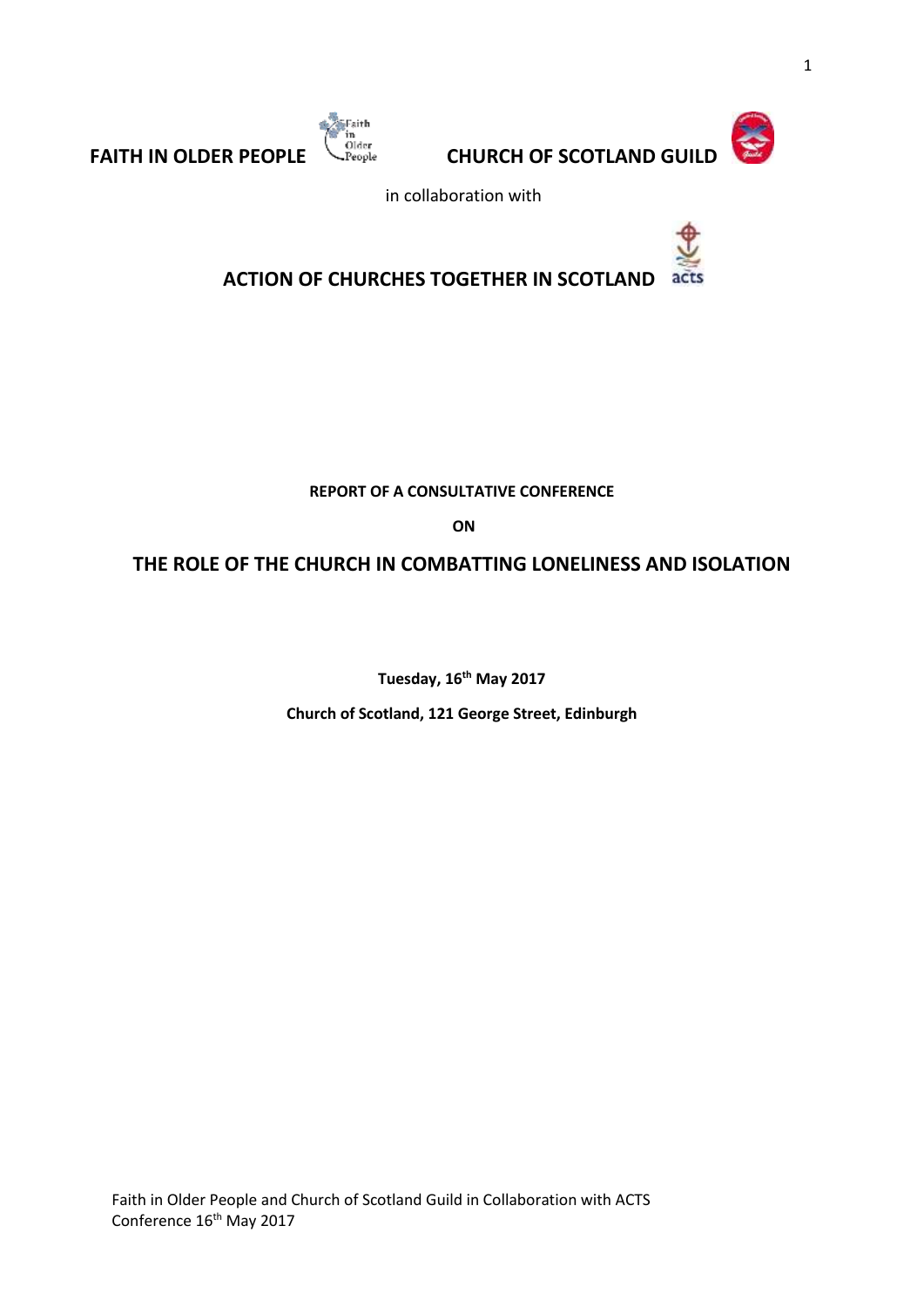





in collaboration with

# **ACTION OF CHURCHES TOGETHER IN SCOTLAND**

### **Introduction**

This consultation was arranged to take forward a project supported by ACTS to look at the place of older people in the work of the churches and is intended to build on the work of Faith in Older People, the Church of Scotland Guild and others to look at how churches might develop their work with older people in terms of worship, prayer and action with the following principles in mind:

- Older people are people *with whom* we should be working rather than people *to whom and for whom* we do things.
- Churches should seek to benefit from the skills, experience and wisdom of older people and see them very much as contributors.

A current key issue for both Government, statutory and voluntary organisations is that of loneliness and isolation which is a matter of concern to churches. The event was designed to begin discussion on the issues and to share what practical action is being taken.

#### Participants

Invitations were sent to different denominations and participants came from:

Bruntsfield Evangelical Church (1) Scottish Episcopal Church (3) Quakers (1) Church of Scotland (9) Unitarian Church (1) Baptist Union (2) Congregational Federation in Scotland (1) Action on Churches Together in Scotland (1) Faith in Communities Scotland (1) Bethany Christian Trust (1) Salvation Army (1) Catholic (FiOP) (1) Jewish community (FiOP) (1) FiOP (1) Church of Scotland Guild (1)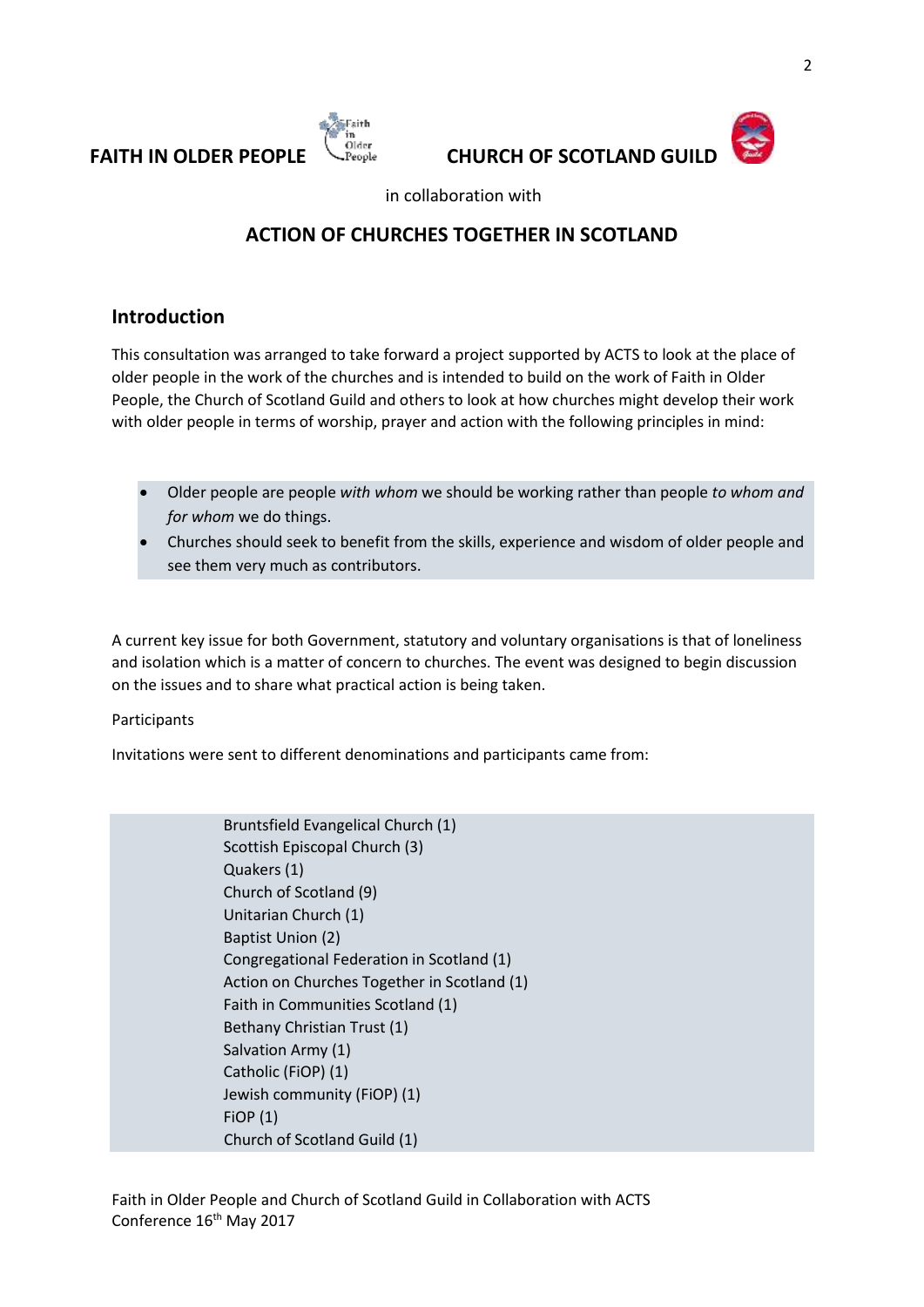### **Speakers**

**Very Rev Dr John Chalmers** – Church of Scotland **Trevor Owen**, Cohesive Communities Team Leader, Scottish Government

With responses from

**Elspeth McPheat**, Service Manager, St Margaret's House, CrossReach **Claire Stevens**, Chief Executive Officer, Voluntary Health Scotland **Barbara Urquhart**, Church of Scotland **Glenda Watt**, Scottish Older People's Assembly

**Very Rev Dr John Chalmers** gave a very thought -provoking presentation on the impact of loneliness and isolation whatever age we are but emphasised the effect that bereavement, dementia, current ways of communicating and how families and friends are dispersed.

The need to spend time with people, to talk with people and to have a physical presence including touch was critically important. Friendship and hospitality are core to the way we should act and research has pointed out that having a community of people/interests to which we belong provides a sense of belonging and identity.

Churches can play a great role in being welcoming and affirming with the ability to befriend.

**Trevor Owen** outlined the Government perspective on the issue which had been identified clearly in the Enquiry undertaken by the Scottish Parliament Equal Opportunities Committee, 'Age and Social Isolation (October 2015). The issue was now recognised as a public health issue which required a stronger strategic approach and the SNP had a made a Manifesto commitment to develop a national strategy.

He emphasised the following points:

- There is great diversity amongst older people so there is not one single solution
- The need to consider loneliness and isolation as different issues
- Recognising the wider benefit to the individual and society if solutions can be found.
- The importance of taking a preventative approach to produce long term benefits
- Appreciating that many individuals and organisations are doing constructive and support things – e.g. Men's Sheds, Link workers with GP surgeries, encouraging individuals to participate through volunteering, tackling the issues of transport.
- The Scottish Government wishes to develop a dialogue on what would be effective and to find out what is already in place. This would include faith communities.

#### **Issues raised by participants**:

- How to find people when they become invisible?
- How to recognise and encourage what people have rather than what they don't?
- How to enable people to retain their community connections if their circumstances change?
- How can faith communities make a difference?
- Can IT help?
- Encourage churches to help individuals to think about and encourage advance planning

Faith in Older People and Church of Scotland Guild in Collaboration with ACTS Conference 16<sup>th</sup> May 2017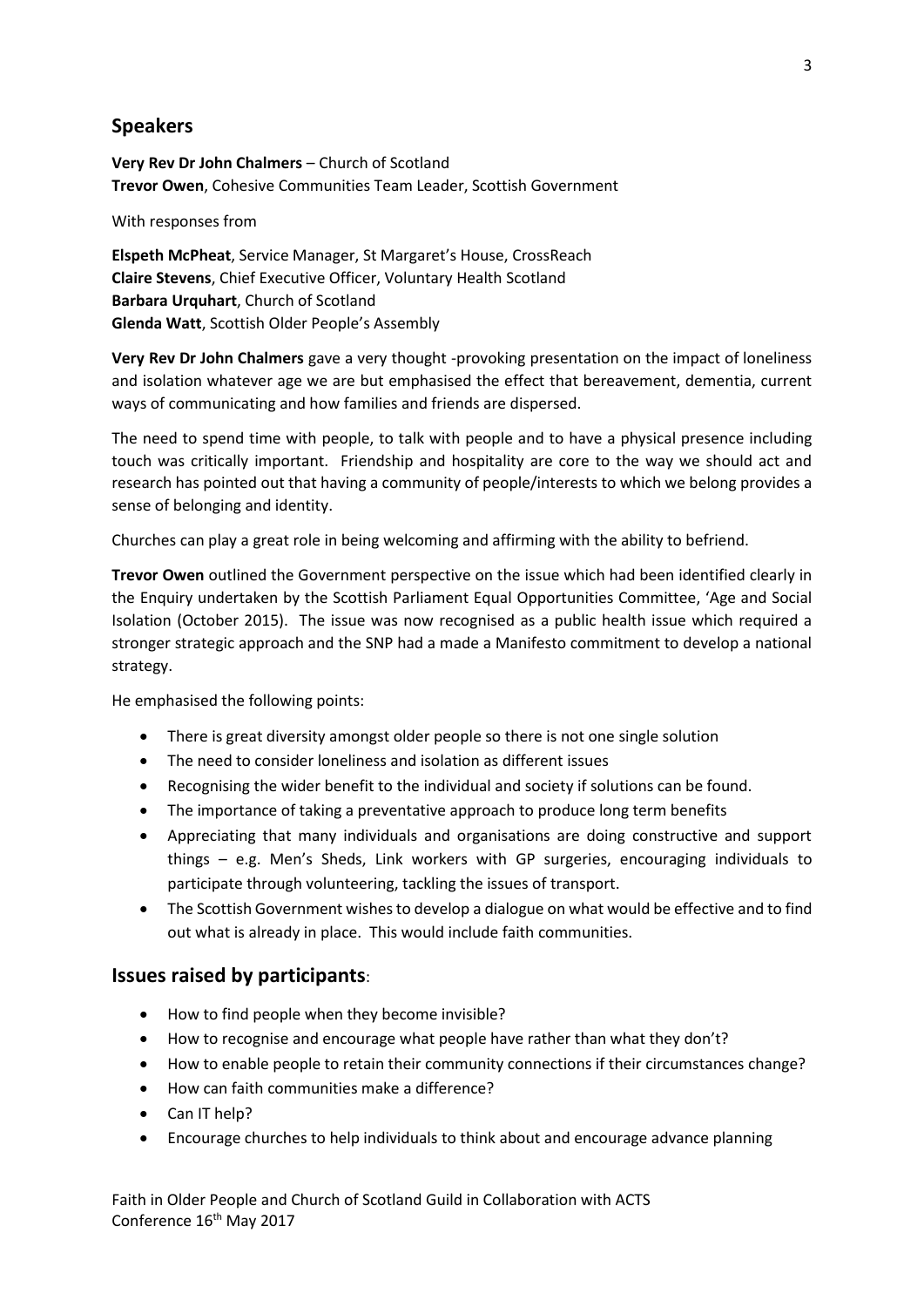### **The responses**

**Elspeth McPheat** emphasised that it was important not to reinvent the wheel and to share insights and experience in finding solutions.

- The value of creativity in helping to generate self- worth e.g. the CrossReach project 'Heart for Art'.
- Making people feel valued.
- Sharing skills
- Important to go out into the community. IT is helpful but not a substitute.
- People can feel lonely in a care home especially at the end of the dementia journey.
- The value of Namaste one to one attention and touch.

**Claire Stevens** explained the role of VHS which is to promote greater recognition of the voluntary health sector and support it to be a valued and influential partner in health and care. A key strand of its work which was highlighted in its annual conference is around loneliness and its threat to Scotland's health. This work resulted from a survey of its members which rated the impact of social isolation and isolation as a determinant and symptom of health inequalities.

The discussions undertaken by VHS had identified the important of connections, family, churches and community involvement as being essential parts of social capital in terms of prevention. She highlighted the report from the Joseph Rowntree Foundation and Carnegie UK on 'Kinder Communities: the power of everyday relationships.

She emphasised the following issues:

- Value of volunteering reciprocity
- Finding an activity that draws people in
- Sharing food "something to eat; someone to eat with".
- Transport
- Harness digital technology but ensure the balance with a person

**Barbara Urquhart** spoke about her role as a pastoral carer with responsibility for older people who said, 'I hardly ever see anyone'; 'I miss going to church, shopping ....'; 'I miss someone to talk to'; 'I miss my independence'.

She emphasised the importance of practical activities:

- Listening skills and not making a visit an inquisition
- Bereavement visiting
- Being more aware of the impact of dementia on the individual and those who provide care
- Making sure that people feel valued, loved and something to offer wherever they happen to be
- Find out about someone's interests
- Food sharing
- Singing, massaging of hands
- One friend to bring another on a visit
- DVD's of church services to someone's home and to care homes

Faith in Older People and Church of Scotland Guild in Collaboration with ACTS Conference 16<sup>th</sup> May 2017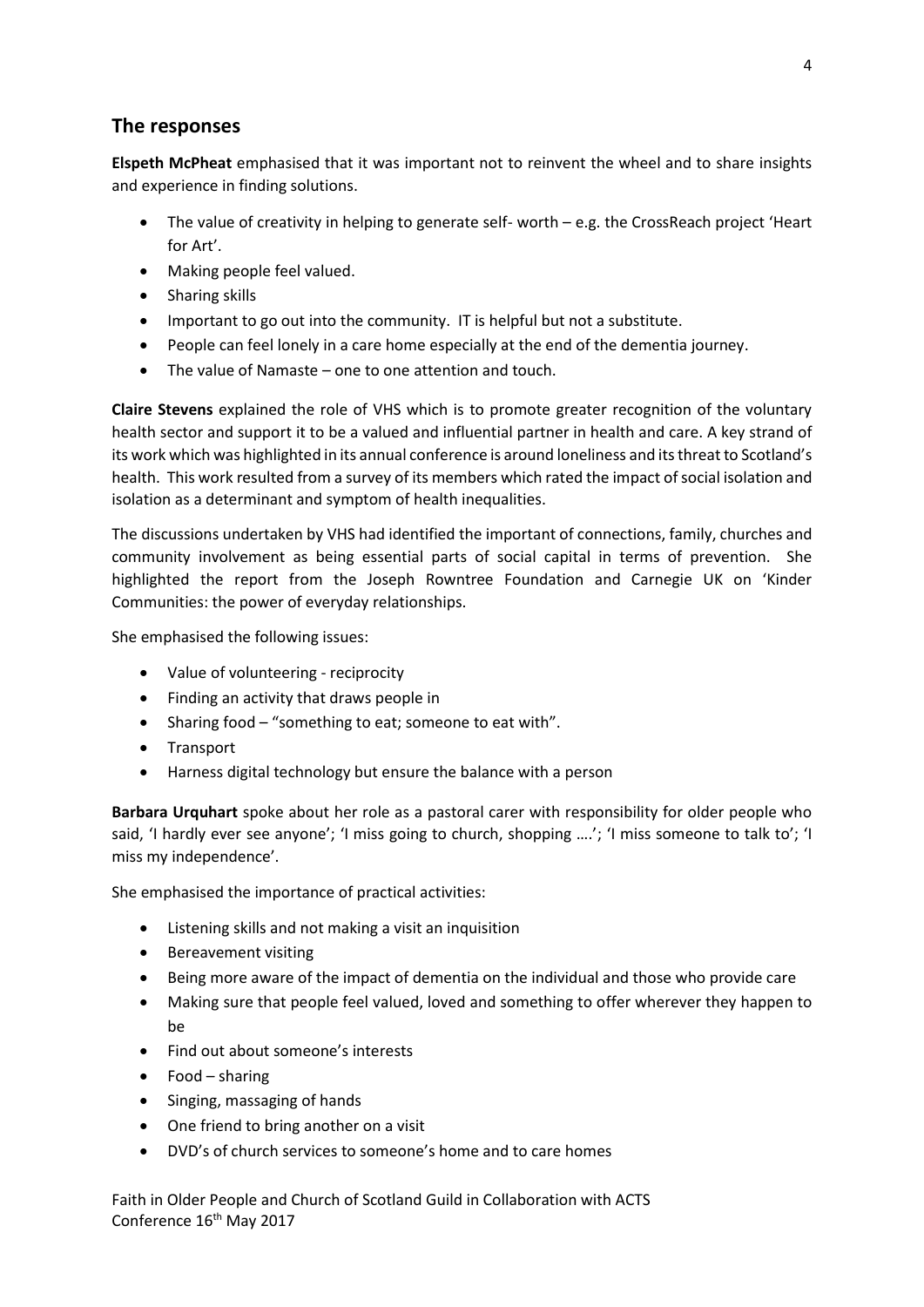- Assisting people to attend church (transport)
- Using photographs
- Volunteers
- Connections which help with daily living

**Glenda Watt** explained the work of SOPA which exists to give a strong voice to older people about their concerns and experience of life in Scotland, and raises issues about age inequalities. It identifies issues that worry the older population and conveys messages from the grassroots direct to Scottish and Westminster Governments and it contributes to and supports policy that has a positive impact on later life and challenges when implementation falls short.

SOPA highlights successful volunteering where the voice and experience of older adults are making a difference across generations.

- It highlights inequalities
- Age discrimination
- It highlights issues around loneliness and isolation and in some instances the contradictions between policies e.g. having concessionary travel but a lack of bus routes.
- Considers ways of involving older people e.g. ACIT which provides computer training for older people.
- Members contribute to the democratic processes in Scotland
- SOPA makes use of the skills and experience of members and aims to empower older people to have a voice

### **Ideas/reflections emerging from the discussion**

- How to be best engage with technology so that it complements daily life and not replace human contact
- Using older people as champions to encourage involvement
- Churches help to develop spiritual care plans for the future and to encourage people to tell their stories
- Churches working in partnership with other community organisations
- Churches providing a safe space for people to air sensitive issues such as end of life
- Churches could have a key role in stimulating engagement with the wider community
- Ensure that Government includes faith communities in the dialogue on loneliness and isolation
- Enabling fellowship over food
- Everyone's responsibility to tackle loneliness and isolation
- Ensuring that the connections between local and policy level are coordinated and consistent– e.g. transport as this is a critical aspect of enabling people to retain connections.
- Concern that loneliness and isolation can lead to the abuse of alcohol